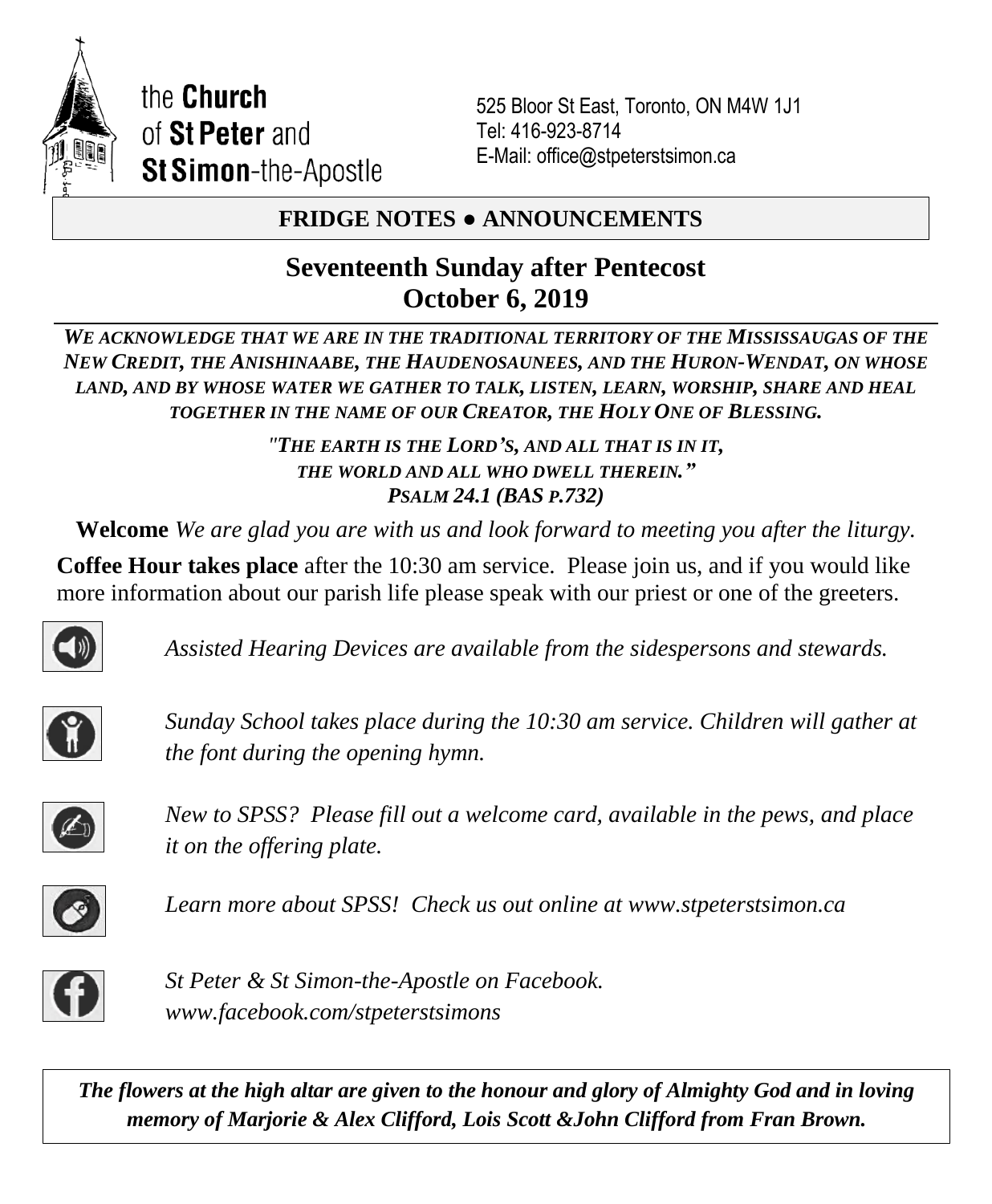### **PRAYERS**

#### **In our prayers this week, we remember**:

**Anglican Communion**: the Church in Wales.

**Diocese**: Bishop Andrew Asbil, Area Bishop - Kevin Robertson and Durham & Northumberland Deanery.

**Outreach and Advocacy**: St. Stephen, Downsview; St. Stephen, Maple; St. Stephen-in-the-Fields, Toronto.

**Our Parish**: Rees Pepperell, Michael Perry & Yvonne Verlinden, Carol Faye Petricko, George Petricko.

**Home-bound**: Myron Armstrong/Gail Birnie/Nancy Byers/Cintra Cassidy/Glenna Charles/Ann Duff/Charlotte Graham/Lawrine Griffith/ Helen Inglis/ Marie Lewis/Joseph McIninch/Denise Orieux/George Petricko/Lissett Powell/Lucy Simons/Lois Totton/Lila Vamosi/Pam Young.

**Pastoral Care** is available for the home-bound parishioners, those in hospital and for other spiritual needs. Please contact the office if you or someone you know would like a visit from one of our Lay Pastoral Visitors or one of the Clergy.

## **PARISH NEWS**

**We appreciate your givings** and remind you that in order to receive a tax receipt your envelope number or name & address should accompany all donations.

**Pre-authorized giving** (PAG) forms are available at the back of the church and in the pews. We encourage you to support the church through PAG. Thank you for your support.

**Reminder please do** not leave your personal belongings unattended, keep them with you at all times.

**Envelope Numbers** Please assist our Counting Team by recording your envelope number on all contributions. Thank-you.

**Parish Records** Please help us to keep our Parish Records up to date by ensuring that the office has your current information (e-mail, address, phone number) on file. Thank-you

> *"St Peter and St Simon's has glorious Anglican music, welcoming and inclusive fellowship, faith-based and committed outreach, and is a kind and caring community". Nancy Nourse, Parishioner*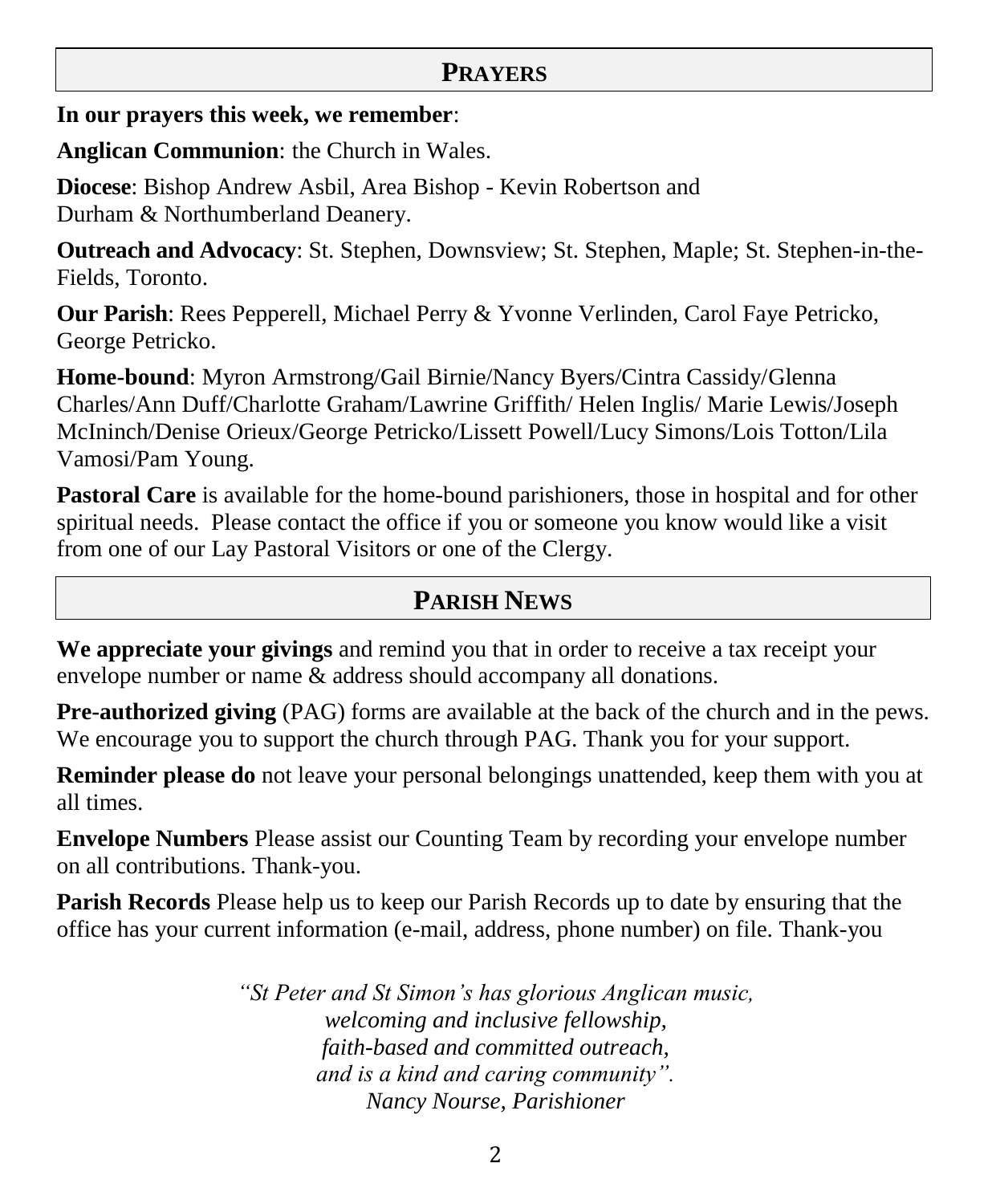# **TODAY - MISSION ACTION PLANNING**

**Mission Planning Initiative:** Please join us from 12:30-2:30 pm today for the Discussion Circle or on Saturday, October  $19<sup>th</sup>$ , from 9:30-11:30 am. (coffee available at 9:00 am).

## **A WORD FROM THE RECTOR**

As a parish community we are engaged in a process of mission planning. The purpose is to build up our mission and ministry, to deepen our spiritual lives and to strengthen our confidence in the Gospel of our Lord Jesus Christ. As we see development all around us, a sense of energy in our midst and the amalgamation process settled, it seems an appropriate time for us to do this important work.

Many of you have received a copy of the Core Stakeholders Conversations Summary. Today from  $12.30 - 2.00$  pm members of the congregation are invited to join us for a time of prayerful listening as we share thoughts, feelings and hopes about our mission and ministry. As we do this together let us remember "it is not the church of God that has a mission, but the God of mission who has a church". We hope you will join us.

**Next Sunday** we will celebrate Harvest Thanksgiving. Just a reminder that we support the St Bart's Food Bank on an ongoing basis – In the spirit of gratitude for all of God's blessings to us and in the spirit of care for those who struggle to put food on the table, please make a special effort to bring in donations of non-perishable food items.

**Many thanks** to Vaughan McQuade, Fran Brown and David Snow for the amazing work they are doing to polish the beautiful woodwork in the sanctuary, especially the reredos behind the altar.

**Last Week's Ministry Fair** was a huge success. We are deeply grateful to Mary Anderson and Stephanie Woodside for their leadership and for all who participated.

Geoffrey+

# **BIBLE STUDY**

**Bible Study on the Acts of the Apostles** Please join us on Tuesdays at 6:00 pm as we study the second part of the Luke-Acts work. Mark your calendars for the six sessions on September  $17<sup>th</sup>$ , September  $24<sup>th</sup>$ , October  $1<sup>st</sup>$ , October  $8<sup>th</sup>$ , October  $22<sup>nd</sup>$  and October  $29<sup>th</sup>$ . We will start at 6:00 pm with a Potluck Dinner followed by a 7:00 pm Study and 8:30 Compline. The study will include an introductory session and the chance to study five key texts. Bring your own reflections from the accompanying personal reading plan; don't miss a word of the book's 28 action-packed chapters.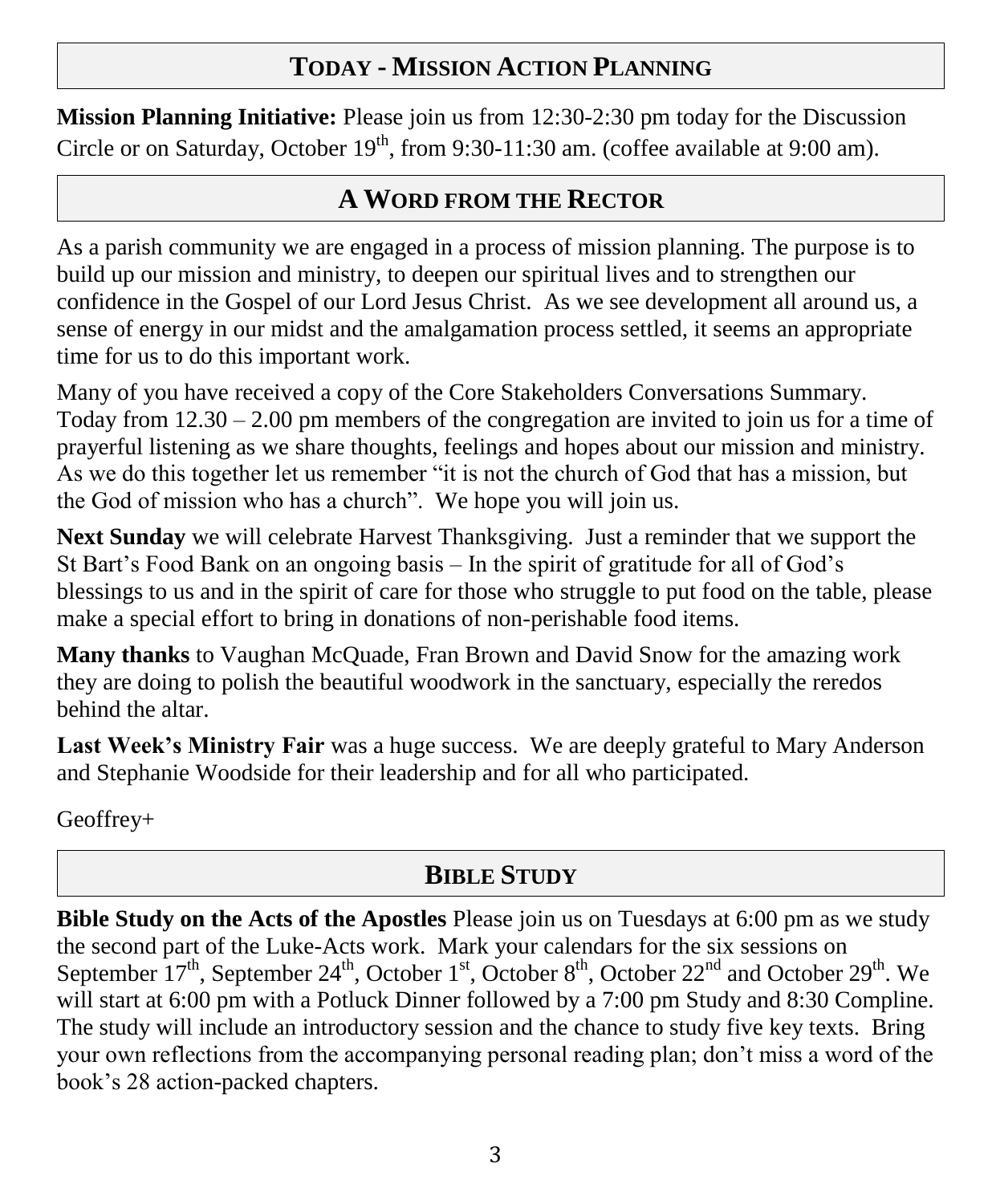# **PILGRIMAGE TO TAIZÉ**

Are you 18-29 years old? Are you free May 15-24, 2020? Are you interested in visiting an ecumenical community that welcomes young adults to live the rhythms of monastic life for one week?

Join SPSS and the Church of the Redeemer as we go on pilgrimage to Taizé next spring.

There we will be an Information Session on Sunday, October  $27<sup>th</sup>$  at 5:30 pm at the Church of the Redeemer; you can learn about why over 100,000 young people visit Taizé each year and ask your practical questions about how we will get there and how much it will cost. The Information Session will be followed by a Taizé prayer at 7:00 pm.

# **LOOKING AHEAD**

## **Senior's Thanksgiving Eucharist & Luncheon-Wednesday, October 16thth at 11:00 am**

We are in need of drivers to assist our senior and homebound parishioners with transportation. Please contact the church office if you are able to help 416-923-8714.



# **Thank You, LORD!**



**LAST CHANCE to register for the Outreach & Advocacy Conference,** "Grounded and Growing in Christ: Church as a centre of resistance and hope," takes place on Saturday, October 19 from 9:30 to 3:30 at Havergal College, 1451 Avenue Rd. Registration and refreshments are available at 9:00 a.m. How can we as Christians engage with the world around us in faithful & hope-filled ways, when all around us we see a world in crisis and despair? Cost (\$30/\$15 students/low-income) includes lunch. Registration Closes October 6<sup>th</sup>. [www.toronto.anglican.ca/parish-life/social-justice-and-advocacy/outreach-conference/](http://www.toronto.anglican.ca/parish-life/social-justice-and-advocacy/outreach-conference/)

44<sup>th</sup> **Annual Trinity College Book Sale** will take place from Thursday, October 24<sup>th</sup> to Monday, October  $28<sup>th</sup>$  at Trinity College (6 Hoskin Avenue – upstairs in Seeley Hall).

**Eve of St Simon and St Jude, Apostles – Sunday, October 27th** Choral Evensong with St. Jude's Wexford at 4:00 pm, followed by Wine and Cheese in the Parish Hall.

**Feast of All Saints** Festal Eucharist and Confirmation on Sunday, November 3<sup>rd</sup>, 2019 at 10:30 am. The Right Reverend Andrew Asbil, Bishop of Toronto, will be Celebrant & Preacher. Please join us for lunch following the service.

**Christmas Market - Saturday, November 30th**. We plan to have jams, jellies, pickles, baked goods and lots of other items for sale. There will be a raffle for the magnificent quilt made by David Snow. Please consider what you can make or offer for sale at the market.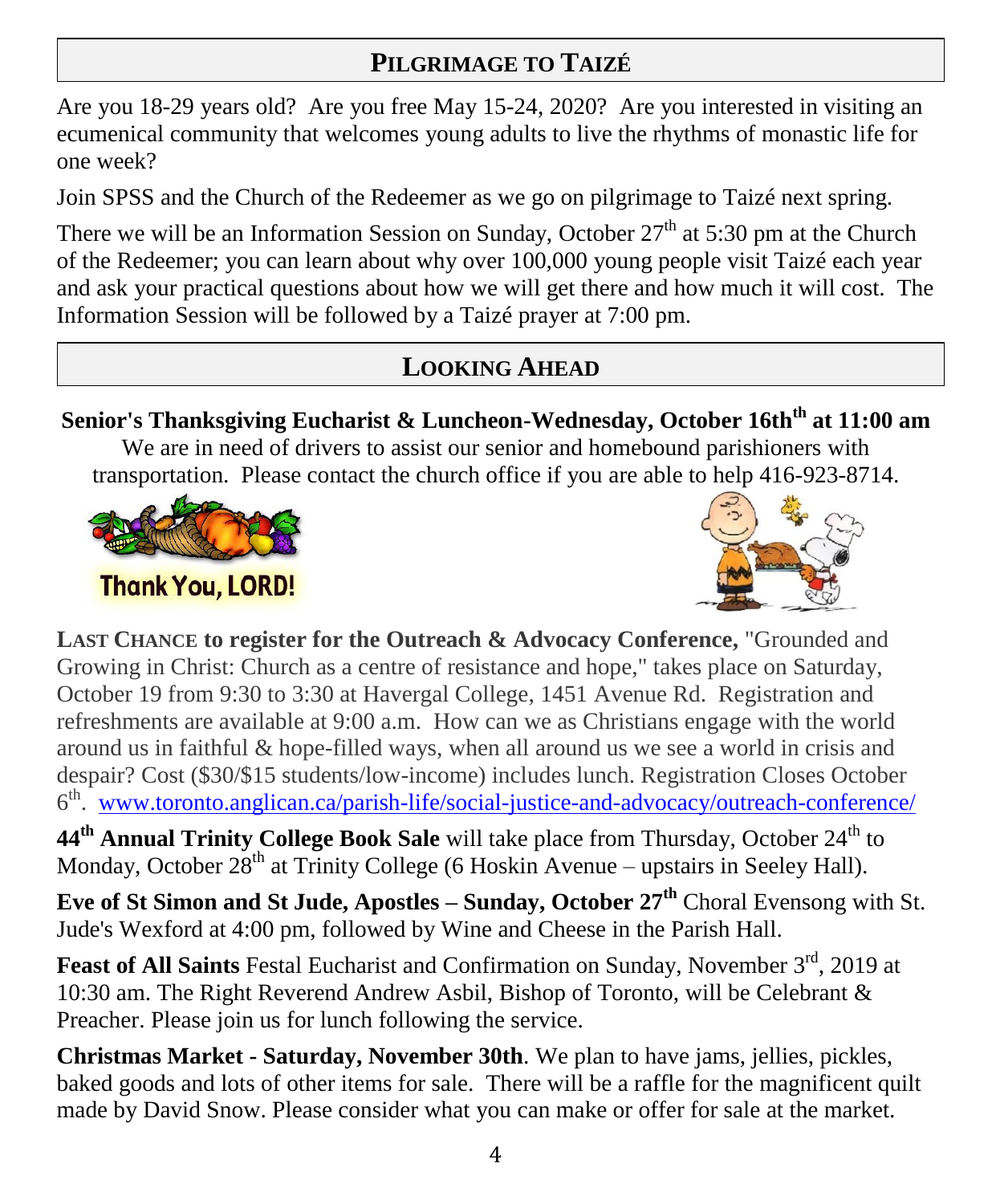### **LOOKING AHEAD – UPCOMING SERVICES**

**Sunday, October 27, 2019 – Eve of St Simon and St Jude, Apostles** 4.00 pm – Choral Evensong

**Sunday, November 3, 2019** - **Feast of All Saints** 10.30 am – Festal Eucharist and Confirmation The Right Reverend Andrew Asbil, Bishop of Toronto, Celebrant & Preacher *Parish lunch after the service.*

**Sunday, November 10 – All Saints Octave/Remembrance Sunday**

10.30 am – Choral Matins with Remembrance Observance 4.00 pm – Requiem Eucharist in Commemoration of All Souls

**Sunday, November 24, 2019 – The Reign of Christ** Stewardship Commitment Sunday

> **Saturday, November 30, 2019** 9 am – 2 pm - SPSS Christmas Market

**Sunday, December 1, 2019 – Advent 1** 4.00 pm – Advent Lessons and Carols

**Sunday, December 15 – Advent 3** 4.00 pm – Kid's Musical: *Once Upon a Starry Midnight*

> **Sunday, December 22 – Advent 4** 4.00 pm Lessons & Carols for Christmas

#### **JOIN US FOR WORSHIP**

**Sunday 8:30 am** – Holy Eucharist **Sunday 10:30 am** – Choral Service **1st Sunday** – Choral Eucharist (Traditional) 2<sup>nd</sup> Sunday – Choral Matins **3 rd Sunday** – Choral Eucharist (Traditional) **4 th Sunday** – Choral Eucharist (Contemporary) **Sunday Evensong** – As Announced **Wednesdays 11:00 am –** Holy Eucharist with Anointing **Last Tuesday of the Month** – Candlelight Evening Prayer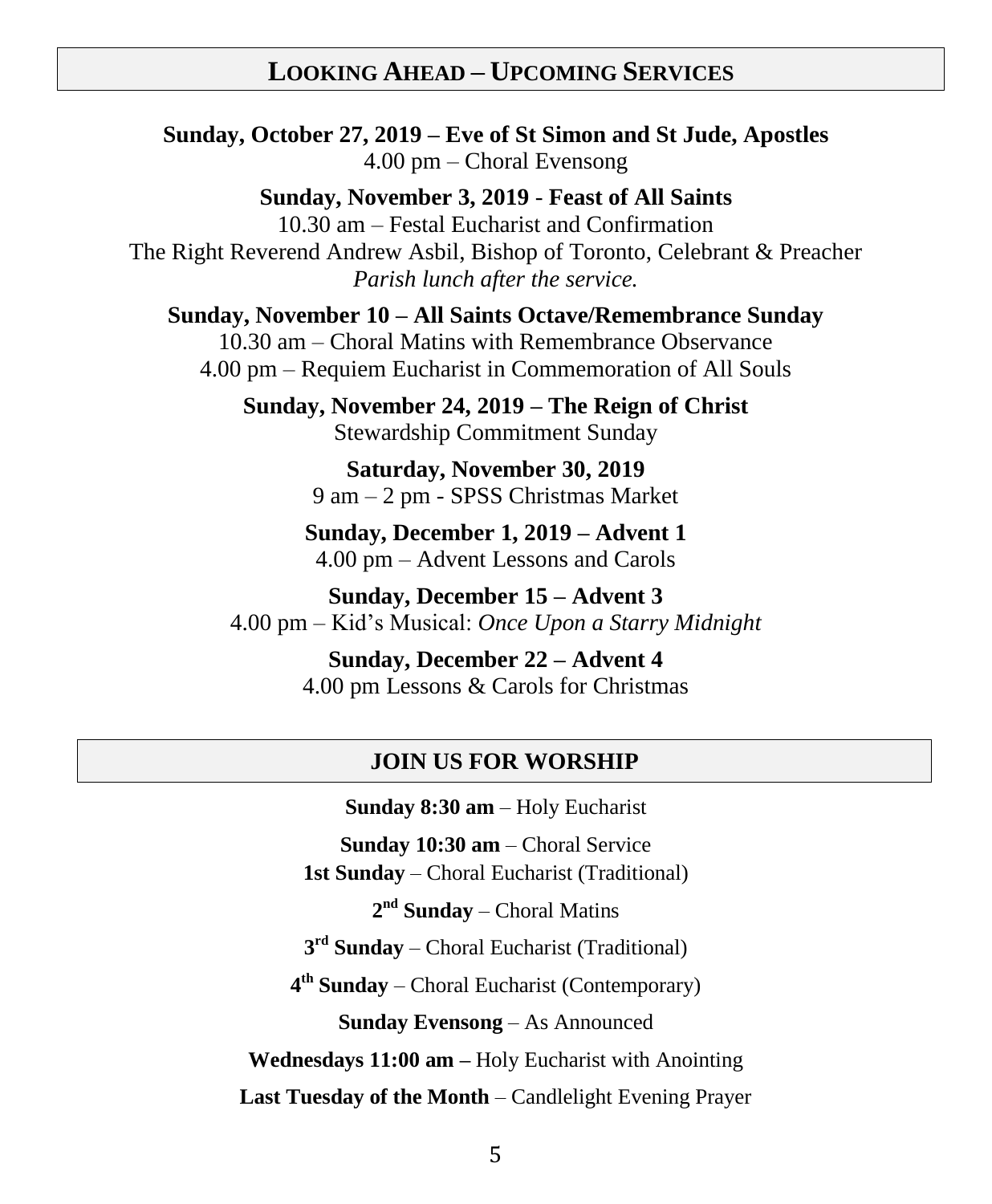### **PARISH MINISTRIES 2019**

#### **Clergy**

#### **Wardens**

#### **Parish Life & Discipleship**

The Reverend Geoffrey Sangwine The Reverend Michael Perry The Reverend Jennifer Matthews

Ted Robinson Mary Martin Laurie Sanderson, Vanessa Scott Mary Anderson, Paul Mitchell

Fran Brown Marie Samuels-Isaac Robin Davis Maurice White, Johan van't Hof Ian Corlett, Rev. Geoff Sangwine Sileen Phillips Paul Mitchell, Joy Quan Lee (assisting) Fran Brown Marie Samuels-Isaac Laurie Sanderson Fen Nanton Audrey Hughes, Ted Robinson The Reverend Jennifer Matthews Carol Peck Peggy Needham Brooke Sales Lee Colin Bird, Spencer Higgins Daphne Harris Ted Robinson and Paul Faulkner Fen Nanton **Vincent Wong** Moveta Nanton Sheila Thomas

#### **THIS WEEK AT ST. PETER & ST. SIMON**

#### **Monday, October 7th**

- 8:30 am Gerrard Resource Center/Daycare (Garden Room F)
- 2:45 pm Homework Club (Class Room)
- 4:00 pm Yoga (Sitting Room)
- 6:00 pm CREW (Chapel)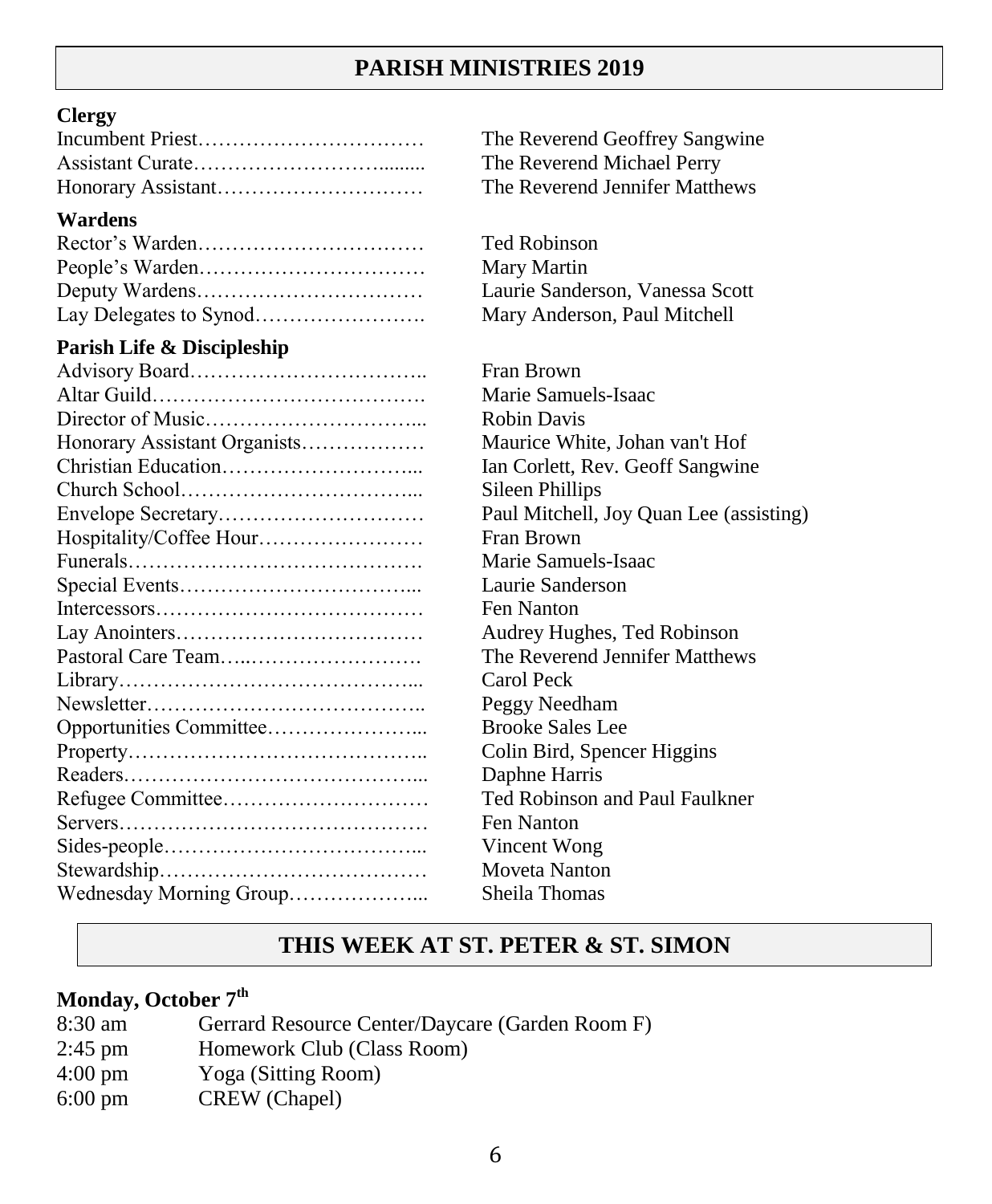#### **Tuesday, October 8 th**

- 8:30 am Gerrard Resource Center/Daycare (Garden Room F)
- 2:45 pm Homework Club (Class Room)
- 8:00 pm Holy Studies (Class Room)

#### **Wednesday, October 9 th**

- 8:30 am Gerrard Resource Center/Daycare (Garden Room F)
- 11:00 am Taylor Sutherland Piano (Chapel)
- 11:00 am Holy Eucharist with Anointing (Nave)
- 2:45 pm Homework Club (Class Room)
- 6:00 pm Wardens' Council (Sitting Room)
- 7:00 pm Tai Chi (Macklem Hall)

## **Thursday, October 10th**

- 8:30 am Gerrard Resource Center/Daycare (Garden Room F)
- 9:30 am Taylor Sutherland Piano (Chapel)
- 2:45 pm Homework Club (Class Room)
- 3:00 pm ROTM Choir (Nave)
- 3:00 pm ROTM Guitar Lessons (Sitting Room)
- 7:00 pm SPSS Choir Rehearsal (Choir Room)

### **Friday, October 11th**

- 8:30 am Gerrard Resource Center/Daycare (Garden Room F)
- 2:30 pm Taylor Sutherland Piano (Chapel)
- 2:45 pm Homework Club (Class Room)

### **Saturday, October 12th**

- 10:30 am Food Addicts (Garden Room F)
- 4:30 pm Private Party (Classroom)

### **Sunday, October 13th – Eighteenth Sunday after Pentecost (Proper 28)**

- 8:30 am Holy Eucharist *BCP*
- 10:30 am Choral Matins
- 3:00 pm Kenya Group (Garden Room F)

*Readings: Jeremiah 29:1, 4-7; Psalm 66:1-11; (or 2 Kings 5:1-3, 7-15c; Psalm 111); 2 Timothy 2:8-15; Luke 17:11-19*

#### **Questions?**

Please speak to a sidesperson, Fr. Geoff Sangwine or The Reverend Michael Perry about services and events, or visit us online at [www.stpeterstsimon.ca](http://www.stpeterstsimon.ca/)